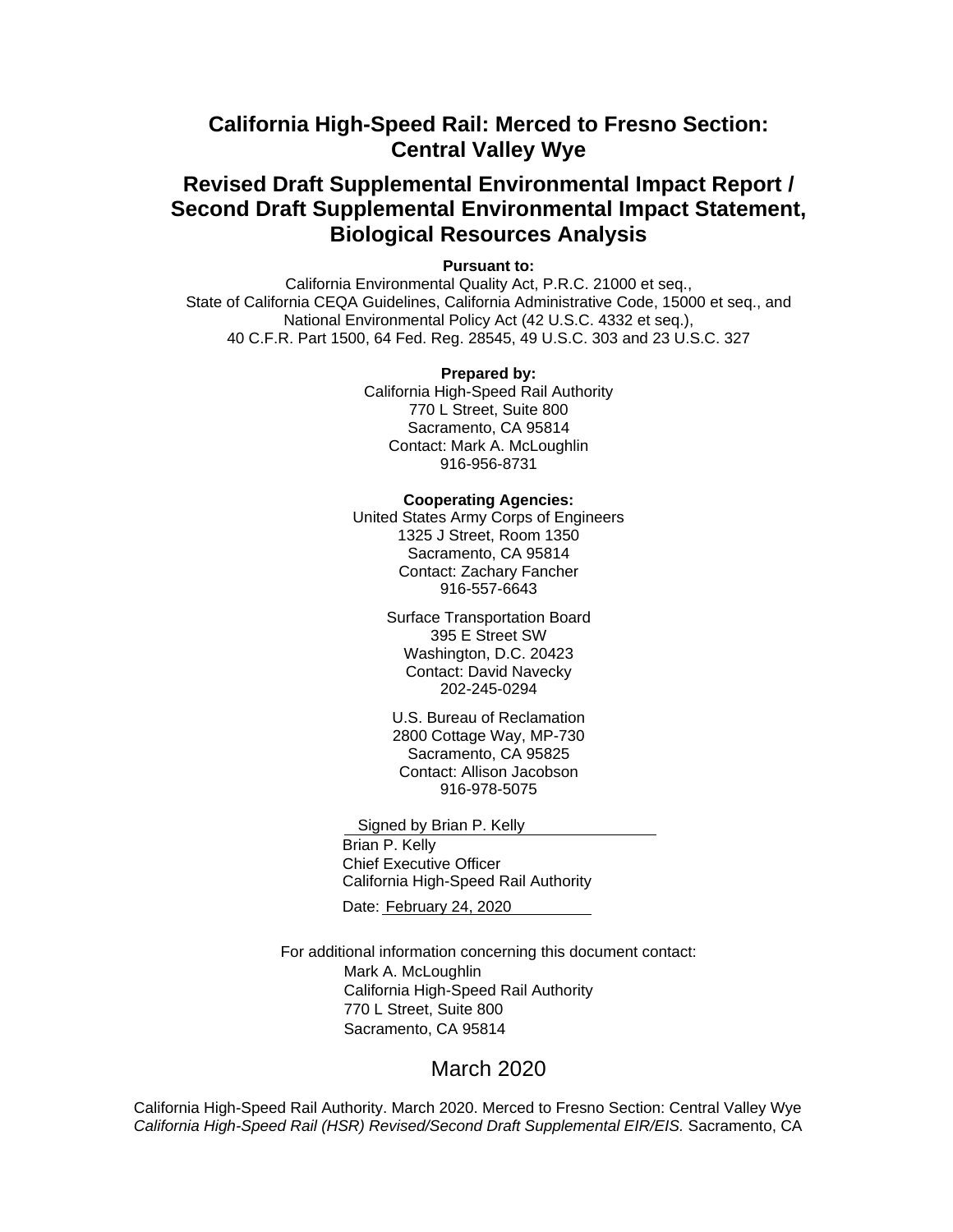The California High Speed Rail Authority (Authority), as state lead agency under the California Environmental Quality Act (CEQA) and federal lead agency pursuant to National Environmental Policy Act (NEPA) assignment (23 U.S.C. 327), is releasing this Revised Draft Supplemental Environmental Impact Report/Second Draft Supplemental Environmental Impact Statement as further described below.

**Abstract:** This *California High-Speed Rail, Merced to Fresno Section: Central Valley Wye Revised Draft Supplemental Environmental Impact Report/Second Draft Supplemental Environmental Impact Statement, Biological Resources Analysis* (Revised/Second Draft Supplemental EIR/EIS) considers, describes, and summarizes the environmental impacts of a portion of the Merced to Fresno Section project—the Central Valley Wye, an approximately 51- to 55-mile portion of the larger 800-mile California High-Speed Rail system planned throughout California, on the Crotch bumble bee (*Bombus crotchii*). On June 18, 2019, the California Fish and Game Commission provided notice that four bumble bee species are candidate species as defined by Section 2068 of the Fish and Game Code. One such species, the Crotch bumble bee, is assumed to be present in the resource study area for the Central Valley Wye alternatives based on historic records as well as the presence of suitable habitat for the species.

The high-speed rail system will connect the major population centers of Sacramento, the San Francisco Bay Area, the Central Valley, Los Angeles, the Inland Empire, Orange County, and San Diego. As part of the Merced to Fresno Section of the statewide high-speed rail system, the Central Valley Wye would create the east-west high-speed rail connection between the San Jose to Merced Section to the west and the north-south Merced to Fresno Section to the east. This Revised/Second Draft Supplemental EIR/EIS is a supplement to both the Merced to Fresno Section: Final Environmental Impact Report/Environmental Impact Statement (EIR/EIS) (2012) and the Merced to Fresno Section, Central Valley Wye Draft Supplemental EIR/EIS (2019). The Merced to Fresno Final EIR/EIS identified the Hybrid Alternative as the preferred alternative, for the north/south alignment of the high-speed rail, but did not select a preferred alternative for the Central Valley Wye. The Authority Board of Directors certified the Merced to Fresno Final EIR/EIS under CEQA on May 3, 2012, and filed a Notice of Determination on May 4, 2012. The Federal Railroad Administration (FRA) issued a record of decision (ROD) on September 18, 2012, and the Surface Transportation Board issued a ROD on June 13, 2013. Although the Authority Board of Directors and FRA approved portions of the Hybrid Alternative outside the wye for the north/south alignment of the high‐speed rail and the Downtown Merced and Downtown Fresno Mariposa Street station locations, these approvals, deferred a decision on the area known as the "wye connection", that is, the east-west high-speed rail connection between the San Jose to Merced Section to the west and the north-south Merced to Fresno Section to the east, to allow for additional environmental analysis, which is the intent of this document.

The need for the HSR system exists statewide, with specific attributes of regional areas contributing to this need. The Merced to Fresno Section is an essential component of the statewide HSR system and directly relates to the population growth and increased intercity travel demand over the next 20 years and beyond and the increased travel delays and congestion that would result on California's highways and at its airports. Four alternatives were considered in the Draft Supplemental EIR/ EIS as well as this Revised/Second Draft Supplemental EIR/EIS:

- State Route (SR) 152 (North) to Road 13 Wye
- SR 152 (North) to Road 19 Wye
- Avenue 21 to Road 13 Wye
- SR 152 (North) to Road 11 Wye.

In this Revised/Second Draft Supplemental EIR/EIS, the Authority continues to identify the Preferred Alternative (CEQA Proposed Project) as the SR 152 (North) to Road 11 Wye Alternative. The Authority has incorporated into the Central Valley Wye alternatives impact avoidance and minimization features (IAMF): standard practices, actions, and design features. The IAMFs are considered part of the project. Potential environmental impacts of the alternatives include air pollutant emissions; increases in noise and vibration; displacement of commercial, residential, and agricultural properties; community and neighborhood disruption; impacts on historic and archaeological sites; visual impacts; impacts on sensitive biological resources and wetlands; and cumulative impacts. Mitigation measures have been developed to avoid or reduce significant impacts identified in the Revised/Second Draft Supplemental EIR/EIS.